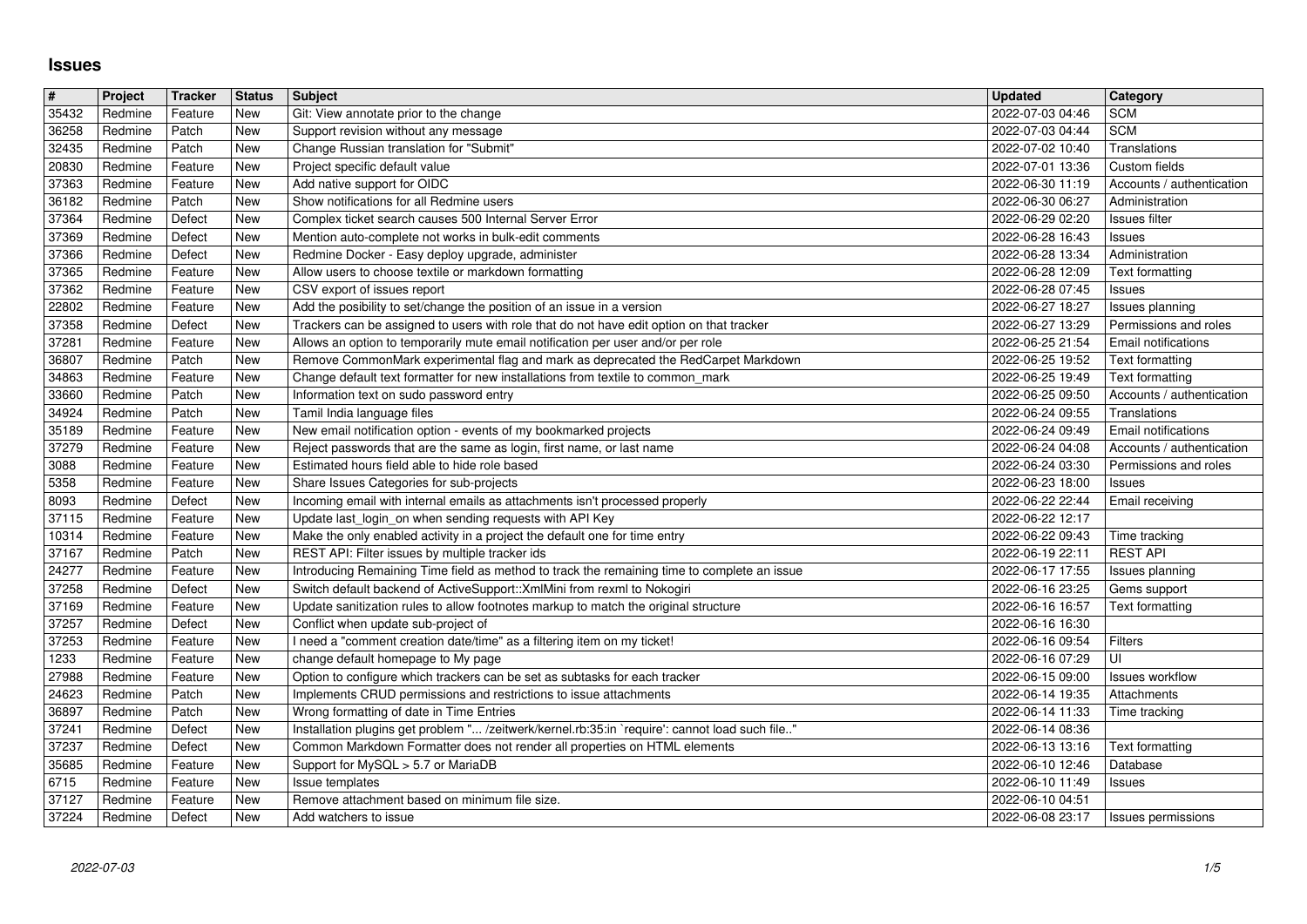| $\overline{\mathbf{H}}$ | Project            | Tracker            | <b>Status</b>     | <b>Subject</b>                                                                                                           | <b>Updated</b>                                 | Category                                     |
|-------------------------|--------------------|--------------------|-------------------|--------------------------------------------------------------------------------------------------------------------------|------------------------------------------------|----------------------------------------------|
| 12005                   | Redmine            | Feature            | New<br>New        | Mightful workflow field enhancement: hide                                                                                | 2022-06-06 14:39                               | <b>Issues workflow</b>                       |
| 12579<br>29649          | Redmine<br>Redmine | Feature<br>Patch   | New               | Ability to assign issues to multiple users<br>Rake task to export wiki to HTML/PDF                                       | 2022-06-05 05:04<br>2022-06-02 15:25           | Issues<br>Wiki                               |
| 37192                   | Redmine            | Defect             | New               | Missing datepicker-en-US.js                                                                                              | 2022-06-02 07:31                               | 118n                                         |
| 5458                    | Redmine            | Feature            | New               | Extend Start/Due date to include time                                                                                    | 2022-06-01 09:12                               | Issues                                       |
| 202                     | Redmine            | Feature            | New               | Textilization of Documents, News and Timelog-entry comments                                                              | 2022-06-01 09:05                               | Text formatting                              |
| 1086<br>37176           | Redmine<br>Redmine | Feature<br>Feature | <b>New</b><br>New | Fine grained permissions<br>Mutli language public queries                                                                | 2022-06-01 08:56<br>2022-05-31 10:50           | Permissions and roles<br>Translations        |
| 3972                    | Redmine            | Feature            | New               | Translation for field values                                                                                             | 2022-05-31 10:14                               | 118n                                         |
| 4939                    | Redmine            | Feature            | New               | List of tasks filtered as OR and not AND                                                                                 | 2022-05-30 20:15                               | <b>Issues</b> filter                         |
| 37173                   | Redmine            | Feature            | New               | Better UX in sidebar                                                                                                     | 2022-05-30 18:19                               | UI                                           |
| 13296<br>37166          | Redmine<br>Redmine | Feature<br>Defect  | New<br>New        | Permits defining a default "due date"<br>Roles of a project member can be made empty                                     | 2022-05-27 13:50<br>2022-05-27 11:54           | Issues<br>Project settings                   |
| 37165                   | Redmine            | Defect             | New               | Can not get anonymous user using User.find                                                                               | 2022-05-27 04:15                               |                                              |
| 37164                   | Redmine            | Defect             | New               | Copying a role does not copy custom field visibility                                                                     | 2022-05-26 23:21                               | Administration                               |
| 37048                   | Redmine            | Defect             | New               | generate redmine_plugin is broken for Redmine 5                                                                          | 2022-05-24 10:41                               |                                              |
| 24013                   | Redmine            | Feature            | New               | Firebird and RedDatabase support<br>redmine:send_reminders NOT work                                                      | 2022-05-20 16:17<br>2022-05-20 11:16           | Database                                     |
| 37142<br>37123          | Redmine<br>Redmine | Defect<br>Feature  | New<br>New        | How to access the "Link values to URL" using API                                                                         | 2022-05-16 11:07                               | Email notifications<br><b>REST API</b>       |
| 37114                   | Redmine            | Defect             | New               | syntax issue - "table in indent paragraph"                                                                               | 2022-05-16 01:48                               | Text formatting                              |
| 37108                   | Redmine            | Feature            | New               | Support all variation of same character in persian/arabic scripts                                                        | 2022-05-11 14:44                               |                                              |
| 37104                   | Redmine            | Defect             | New<br>New        | convert emails into tickets with different projects                                                                      | 2022-05-11 14:05<br>2022-05-10 17:14           | Email receiving                              |
| 2911<br>37099           | Redmine<br>Redmine | Feature<br>Feature | New               | Add time filter to issues summary report<br>Add regexps to parse more SCM messages                                       | 2022-05-09 18:01                               | Issues<br><b>SCM</b>                         |
| 8488                    | Redmine            | Feature            | New               | Create an 'Involve' mechanism to private issues                                                                          | 2022-05-09 13:18                               | Issues                                       |
| 9750                    | Redmine            | Feature            | <b>New</b>        | Archive elements in a list custom field                                                                                  | 2022-05-06 13:52                               | Custom fields                                |
| 37077                   | Redmine            | Feature            | New               | "Unifying" core/custom field logic                                                                                       | 2022-05-06 00:14                               | Custom fields                                |
| 36969<br>37072          | Redmine<br>Redmine | Defect<br>Defect   | New<br>New        | EmailAddress regex matches invalid email addresses<br>button_save_object should not downcase label_query                 | 2022-05-05 09:08<br>2022-05-05 05:22           | Accounts / authentication<br>118n            |
| 36320                   | Redmine            | Feature            | New               | Migrate to Rails 7                                                                                                       | 2022-05-04 10:26                               | Rails support                                |
| 11530                   | Redmine            | Feature            | New               | Support hooks in mailer                                                                                                  | 2022-05-01 22:30                               | Email notifications                          |
| 37062                   | Redmine            | Feature            | <b>New</b>        | Possibility to move custom fields before the built-in fields                                                             | 2022-04-30 10:33                               | UI                                           |
| 35192                   | Redmine            | Defect             | New               | Watchers pop up window appears after a long time                                                                         | 2022-04-29 09:32                               | Issues                                       |
| 37038<br>30771          | Redmine<br>Redmine | Defect<br>Defect   | New<br>New        | Email notifications error<br>Author of issue is listed at assignee drop box                                              | 2022-04-26 22:33<br>2022-04-26 16:31           | Email notifications<br>Permissions and roles |
| 36162                   | Redmine            | Feature            | New               | Add notification reason to the email instead of the default static email footer                                          | 2022-04-26 15:20                               | <b>Email notifications</b>                   |
| 37008                   | Redmine            | Defect             | New               | Custom query                                                                                                             | 2022-04-22 14:49                               | Search engine                                |
| 37007                   | Redmine            | Defect             | New               | Switching project in "New Issue" shows wrong fields and uses disallowed default tracker                                  | 2022-04-22 14:39                               | Issues permissions                           |
| 37005<br>18556          | Redmine<br>Redmine | Feature<br>Feature | New<br>New        | Filter the issue whose status changed to open last week                                                                  | 2022-04-22 12:07   Filters<br>2022-04-21 14:41 | Attachments                                  |
| 37000                   | Redmine            | Defect             | New               | Add ability to configure limit of attachments at once<br>Repositories are not displaying properly at 125% in Safari 15.4 | 2022-04-21 12:15                               | UI                                           |
| 34287                   | Redmine            | Feature            | New               | Use searchable project selectbox in issue create/update form                                                             | 2022-04-21 06:58                               | Issues                                       |
| 1712                    | Redmine            | Feature            | New               | add custom fields that are calculations of other fields                                                                  | 2022-04-18 14:32                               | Custom fields                                |
|                         |                    |                    |                   |                                                                                                                          |                                                |                                              |
|                         |                    |                    |                   |                                                                                                                          |                                                |                                              |
|                         |                    |                    |                   |                                                                                                                          |                                                |                                              |
|                         |                    |                    |                   |                                                                                                                          |                                                |                                              |
|                         |                    |                    |                   |                                                                                                                          |                                                |                                              |
|                         |                    |                    |                   |                                                                                                                          |                                                |                                              |
|                         |                    |                    |                   |                                                                                                                          |                                                |                                              |
|                         |                    |                    |                   |                                                                                                                          |                                                |                                              |
|                         |                    |                    |                   |                                                                                                                          |                                                |                                              |
|                         |                    |                    |                   |                                                                                                                          |                                                |                                              |
|                         |                    |                    |                   |                                                                                                                          |                                                |                                              |
|                         |                    |                    |                   |                                                                                                                          |                                                |                                              |
|                         |                    |                    |                   |                                                                                                                          |                                                |                                              |
|                         |                    |                    |                   |                                                                                                                          |                                                |                                              |
|                         |                    |                    |                   |                                                                                                                          |                                                |                                              |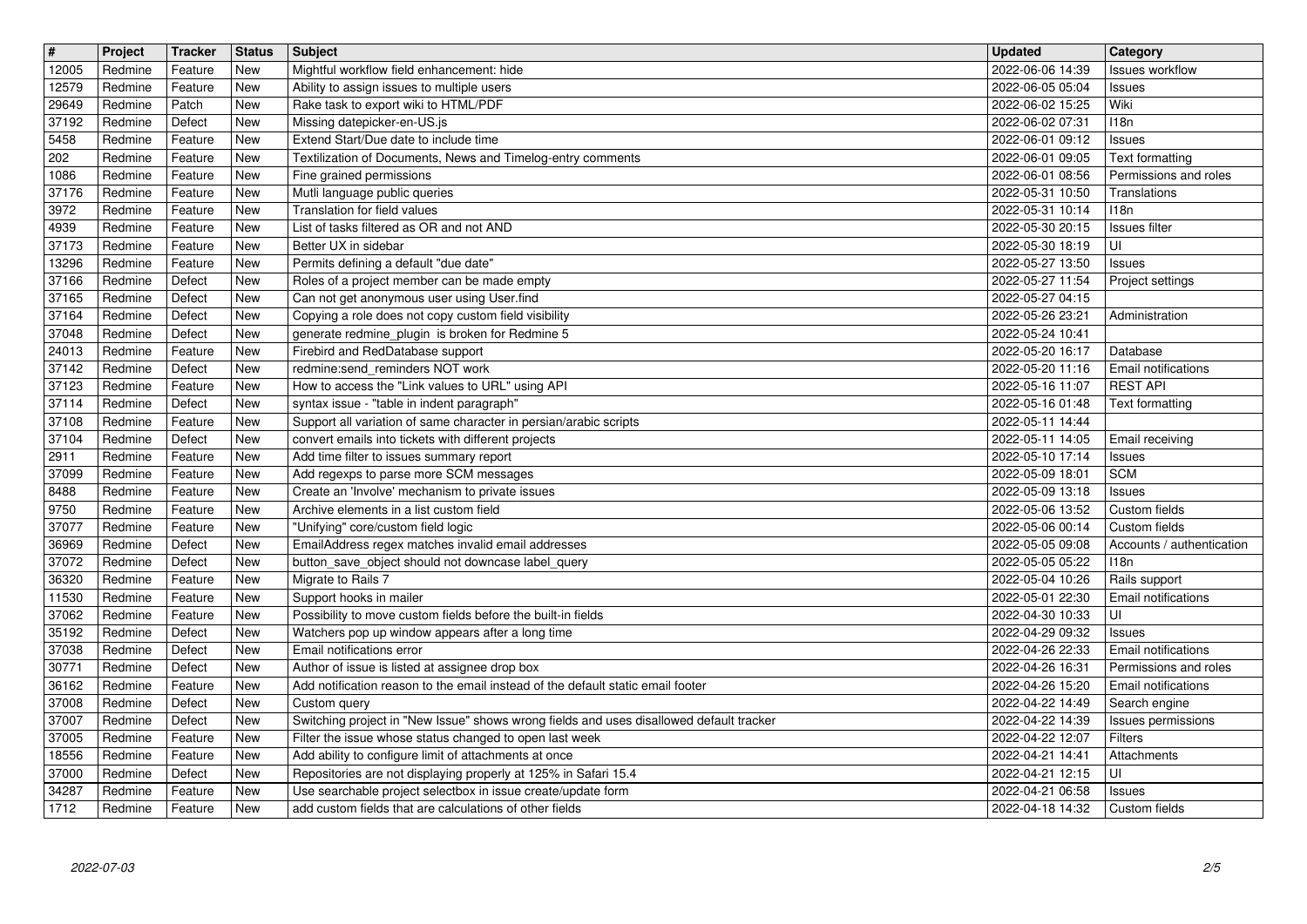| $\boxed{\texttt{#}}$ | Project            | Tracker            | <b>Status</b> | <b>Subject</b>                                                                                                                                                          | Updated                              | <b>Category</b>                 |
|----------------------|--------------------|--------------------|---------------|-------------------------------------------------------------------------------------------------------------------------------------------------------------------------|--------------------------------------|---------------------------------|
| 36967                | Redmine            | Defect             | New<br>New    | issue#create difference error patterns between project_id inside and outside with none member condition<br>Search/filter users in backend                               | 2022-04-18 09:56<br>2022-04-17 13:19 | Issues<br>Administration        |
| 31043<br>4687        | Redmine<br>Redmine | Feature<br>Feature | New           | Add copy project permission                                                                                                                                             | 2022-04-14 03:54                     | Projects                        |
| 36852                | Redmine            | Feature            | New           | Load and use bash/system ENV variables in config YML files                                                                                                              | 2022-04-12 18:16                     |                                 |
| 35920                | Redmine            | Feature            | New           | Display caption of "Group by column" on the grouped issues list                                                                                                         | 2022-04-12 08:03                     |                                 |
| 25129<br>11044       | Redmine<br>Redmine | Feature<br>Feature | New<br>New    | Group based custom queries<br>Custom field types for time and datetime                                                                                                  | 2022-04-11 16:41<br>2022-04-11 14:10 | Issues<br>Custom fields         |
| 36933                | Redmine            | Feature            | New           | Halt Redmine boot entirely instead of showing a warning in admin/info when there are pending migrations                                                                 | 2022-04-11 09:11                     | Administration                  |
| 36931                | Redmine            | Feature            | New           | Option to search active projects only                                                                                                                                   | 2022-04-11 04:05                     | Search engine                   |
| 29664<br>32399       | Redmine<br>Redmine | Feature<br>Feature | New<br>New    | Webhook triggers in Redmine<br>Drop support for migrating from Trac or Mantins                                                                                          | 2022-04-08 10:31<br>2022-04-07 21:33 | Importers                       |
| 29853                | Redmine            | Defect             | New           | Default plugin value is not                                                                                                                                             | 2022-04-07 10:39                     | Plugin API                      |
| 7610                 | Redmine            | Patch              | New           | Patch providing issue journal rollback                                                                                                                                  | 2022-04-05 08:16                     | <b>Issues</b>                   |
| 36875<br>36864       | Redmine<br>Redmine | Feature<br>Defect  | New<br>New    | Run garbage collection by clicking on the admin site<br>Email can't be dragged into Redmine 4.2.3                                                                       | 2022-04-03 07:44<br>2022-03-31 06:00 | Administration<br><b>Issues</b> |
| 25808                | Redmine            | Feature            | New           | Allow import issues and time entries on multiple projects (map Project field to a column from CSV)                                                                      | 2022-03-30 13:50                     | Importers                       |
| 36854                | Redmine            | Feature            | New           | Include workflow creation in REST API                                                                                                                                   | 2022-03-29 10:14                     | <b>REST API</b>                 |
| 23576<br>36695       | Redmine<br>Redmine | Defect<br>Feature  | New<br>New    | Issue export to PDF causes overlapping text for related issues in German locale<br>Add check in Redmine information page if default queue adapter is used in production | 2022-03-29 08:36<br>2022-03-29 07:03 | PDF export<br>Administration    |
| 2716                 | Redmine            | Feature            | New           | User option to automatically add assignee to watchers                                                                                                                   | 2022-03-28 23:08                     | Issues                          |
| 3068<br>36848        | Redmine<br>Redmine | Feature<br>Feature | New<br>New    | Generic task management (not issues)<br>API allow display "watchers" when listing several issues                                                                        | 2022-03-28 22:46<br>2022-03-28 10:53 | Translations<br><b>REST API</b> |
| 36844                | Redmine            | Patch              | New           | Cleanup orphaned query and role ids from habtm join table queries_roles                                                                                                 | 2022-03-27 23:20                     |                                 |
| 24457                | Redmine            | Defect             | New           | Progress of version should be calculated the same way as parent tasks                                                                                                   | 2022-03-27 23:17                     | Roadmap                         |
| 16482<br>36840       | Redmine<br>Redmine | Defect<br>Feature  | New<br>New    | Wrong search query for timelog, when timezone not UTC<br>Migrate Wiki needs an update.                                                                                  | 2022-03-25 21:23<br>2022-03-25 21:01 | Time tracking<br>Wiki           |
| 21450                | Redmine            | Feature            | New           | Totals for Total estimated time and Total spent time                                                                                                                    | 2022-03-24 10:08                     | Issues list                     |
| 36814                | Redmine            | Defect             | New           | Can't login in after upgrading to rev. 21486                                                                                                                            | 2022-03-24 04:32                     |                                 |
| 36827<br>33784       | Redmine<br>Redmine | Patch<br>Feature   | New<br>New    | User Department Required in CSV export<br>Updating Mercurial helper to work with Python3                                                                                | 2022-03-23 07:04<br>2022-03-22 07:40 | Issues<br><b>SCM</b>            |
| 28033                | Redmine            | Defect             | New           | Unable to turn off "For all projects" flag of custom queries                                                                                                            | 2022-03-22 07:22                     | Issues                          |
| 23980                | Redmine            | Patch              | New           | Replace images with icon fonts                                                                                                                                          | 2022-03-21 22:37                     | UI                              |
| 32085                | Redmine            | Feature            | New           | Allow newline as a separator in "Allowed extensions", "Disallowed extensions", "Exclude attachments by name" field in<br>Administration                                 | 2022-03-21 21:08                     | Administration                  |
| 35014                | Redmine            | Feature            | New           | Review and update supported database engines and versions                                                                                                               | 2022-03-21 21:08                     | Database                        |
| 26030<br>30099       | Redmine<br>Redmine | Patch<br>Defect    | New<br>New    | Like issues and news comments, want to specify the display order of the forum's reply.<br>Multiple blank lines in pre tags are not preserved in Textile                 | 2022-03-21 21:08<br>2022-03-21 21:08 | Forums<br>Text formatting       |
| 23954                | Redmine            | Patch              | New           | Shows the date of the last activity on Projects administration.                                                                                                         | 2022-03-20 23:35                     | Projects                        |
| 16098                | Redmine            | Feature            | New           | On relation change/add notification setting                                                                                                                             | 2022-03-20 22:24 Email notifications |                                 |
| 1739<br>31076        | Redmine<br>Redmine | Feature<br>Patch   | New<br>New    | Add ability to change issue owner<br>Issues CSV / PDF export via ActiveJob                                                                                              | 2022-03-20 22:24<br>2022-03-20 22:24 | Issues<br>Issues                |
| 29830<br>36806       | Redmine<br>Redmine | Patch<br>Patch     | New<br>New    | Issue CSV export options: checkboxes have no effect for columns activated in query<br>Remove rss_* deprecated methods                                                   | 2022-03-19 12:59<br>2022-03-19 11:36 | <b>Issues</b>                   |
|                      |                    |                    |               |                                                                                                                                                                         |                                      |                                 |
|                      |                    |                    |               |                                                                                                                                                                         |                                      |                                 |
|                      |                    |                    |               |                                                                                                                                                                         |                                      |                                 |
|                      |                    |                    |               |                                                                                                                                                                         |                                      |                                 |
|                      |                    |                    |               |                                                                                                                                                                         |                                      |                                 |
|                      |                    |                    |               |                                                                                                                                                                         |                                      |                                 |
|                      |                    |                    |               |                                                                                                                                                                         |                                      |                                 |
|                      |                    |                    |               |                                                                                                                                                                         |                                      |                                 |
|                      |                    |                    |               |                                                                                                                                                                         |                                      |                                 |
|                      |                    |                    |               |                                                                                                                                                                         |                                      |                                 |
|                      |                    |                    |               |                                                                                                                                                                         |                                      |                                 |
|                      |                    |                    |               |                                                                                                                                                                         |                                      |                                 |
|                      |                    |                    |               |                                                                                                                                                                         |                                      |                                 |
|                      |                    |                    |               |                                                                                                                                                                         |                                      |                                 |
|                      |                    |                    |               |                                                                                                                                                                         |                                      |                                 |
|                      |                    |                    |               |                                                                                                                                                                         |                                      |                                 |
|                      |                    |                    |               |                                                                                                                                                                         |                                      |                                 |
|                      |                    |                    |               |                                                                                                                                                                         |                                      |                                 |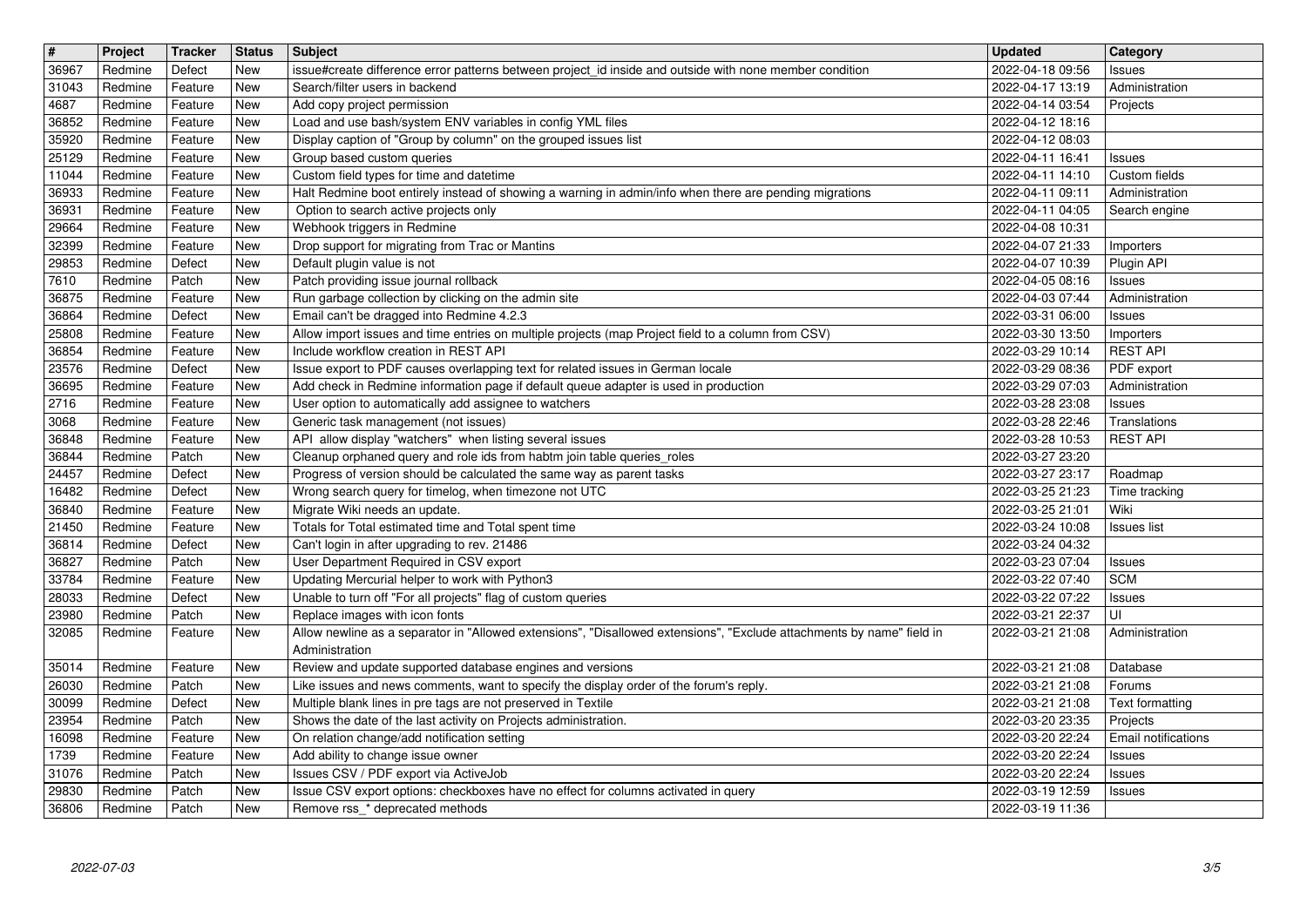| $\overline{\mathbf{H}}$ | Project            | Tracker            | <b>Status</b>     | <b>Subject</b>                                                                                                                                                    | <b>Updated</b>                                   | <b>Category</b>                                 |
|-------------------------|--------------------|--------------------|-------------------|-------------------------------------------------------------------------------------------------------------------------------------------------------------------|--------------------------------------------------|-------------------------------------------------|
| 33415                   | Redmine<br>Redmine | Defect<br>Defect   | New<br>New        | Issue#closable? doesn't handle the case of issues with open subtask(s) ánd being blocked by other open issue(s)<br>Rails Autoload Paths contain plugin libs twice | 2022-03-19 11:26<br>2022-03-18 22:25             | UI<br>Plugin API                                |
| 36801<br>31505          | Redmine            | Patch              | New               | Mark edited journal notes as "Edited"                                                                                                                             | 2022-03-18 19:44                                 | Issues                                          |
| 21493                   | Redmine            | Patch              | <b>New</b>        | Tweak colors of default theme                                                                                                                                     | 2022-03-18 19:43                                 | UI                                              |
| 16069                   | Redmine            | Patch              | New               | Allow configuration of API limit instead of hardcoding at 100                                                                                                     | 2022-03-18 19:43                                 | <b>REST API</b>                                 |
| 34070<br>17132          | Redmine<br>Redmine | Feature<br>Feature | New<br>New        | Allow setting a grace period when forcing 2FA<br>add ability set "private note" visibility for specific role                                                      | 2022-03-18 19:05<br>2022-03-18 17:11             | Accounts / authentication<br>Issues permissions |
| 36794                   | Redmine            | Defect             | New               | Issue copying ignores workflow rules                                                                                                                              | 2022-03-17 16:46                                 |                                                 |
| 36785                   | Redmine            | Feature            | New               | Extension rest api                                                                                                                                                | 2022-03-17 13:10                                 | <b>REST API</b>                                 |
| 6166<br>36581           | Redmine<br>Redmine | Feature<br>Defect  | New<br>New        | Support german umlauts and whitespaces in login string<br>Clicking the "New repository" button causes a 404 error                                                 | 2022-03-16 09:16<br>2022-03-13 08:54             | Accounts / authentication<br><b>SCM</b>         |
| 36059                   | Redmine            | Defect             | New               | Fulltext search in timelog comments                                                                                                                               | 2022-03-13 06:44                                 | Search engine                                   |
| 664                     | Redmine            | Feature            | New               | User can choose what page he want's to be Start page                                                                                                              | 2022-03-11 03:13                                 | UI                                              |
| 239<br>251              | Redmine<br>Redmine | Patch<br>Patch     | New<br>New        | Adds two blocks for my/page and fixes a report bug<br>Patch for Feature Request #9785 (Default issues due date == assigned target version date)                   | 2022-03-10 21:35<br>2022-03-10 21:19             | My page                                         |
| 36742                   | Redmine            | Patch              | New               | Scroll to top button                                                                                                                                              | 2022-03-10 19:37                                 |                                                 |
| 36739                   | Redmine            | Feature            | New               | Copy issue without notification on old issue                                                                                                                      | 2022-03-09 02:23                                 | Issues                                          |
| 36735                   | Redmine            | Defect             | New               | Realitons error                                                                                                                                                   | 2022-03-07 12:00                                 | Issues<br>PDF export                            |
| 36515<br>5973           | Redmine<br>Redmine | Defect<br>Feature  | New<br>New        | Images with absolute Path / URL not exported to PDF<br>Ability to set project icons                                                                               | 2022-03-02 23:53<br>2022-03-02 08:17             | Projects                                        |
| 9059                    | Redmine            | Feature            | New               | Custom fields should be editable based on role not only for admin                                                                                                 | 2022-03-01 18:04                                 | Custom fields                                   |
| 1385                    | Redmine            | Feature            | New               | Script for import from JIRA                                                                                                                                       | 2022-03-01 09:01                                 | Importers                                       |
| 36719<br>29824          | Redmine<br>Redmine | Defect<br>Feature  | <b>New</b><br>New | Projects page doesn't show project summary correctly if it contains a table<br>Add user initials as a Gravatar icon fallback                                      | 2022-02-28 17:55<br>2022-02-27 23:33             | Projects<br>UI                                  |
| 36711                   | Redmine            | Feature            | New               | Various features for MailHandler                                                                                                                                  | 2022-02-26 23:12                                 | Email receiving                                 |
| 36702                   | Redmine            | Feature            | New               | Inline autocomplete for versions                                                                                                                                  | 2022-02-25 09:06                                 |                                                 |
| 24808<br>10048          | Redmine<br>Redmine | Feature<br>Defect  | New<br>New        | OAuth2 support for Redmine API Apps (OAuth2 Provider)<br>Secondary sorting after sorting by parent task                                                           | 2022-02-24 19:57<br>2022-02-24 16:47             | <b>REST API</b><br><b>Issues</b>                |
| 36700                   | Redmine            | Defect             | New               | redmine:email:receive_imap truncate body email                                                                                                                    | 2022-02-24 15:59                                 | Email receiving                                 |
| 36574                   | Redmine            | Defect             | New               | context-menu on task                                                                                                                                              | 2022-02-24 13:53                                 | UI                                              |
| 36679<br>34040          | Redmine<br>Redmine | Feature<br>Feature | New<br><b>New</b> | Export a version as changelog text<br>Include all notes in issue list csv                                                                                         | 2022-02-22 00:28<br>2022-02-20 08:49             | Roadmap<br><b>Issues</b> list                   |
| 36659                   | Redmine            | Feature            | New               | Add "auth_source_id" to GET request for Endpoint /users.:format                                                                                                   | 2022-02-18 10:22                                 | <b>REST API</b>                                 |
| 16730                   | Redmine            | Patch              | New               | Fix ordering in ApplicationHelper method principals_options_for_select                                                                                            | 2022-02-17 09:40                                 | Issues                                          |
| 10117<br>32762          | Redmine<br>Redmine | Feature<br>Defect  | <b>New</b><br>New | 'Permission - Project - Manage Groups' required<br>Unicode character fails edit Issue                                                                             | 2022-02-16 08:29<br>2022-02-14 20:51             | Groups                                          |
| 36634                   | Redmine            | Defect             | <b>New</b>        | Usability: change "are you sure" texts.                                                                                                                           | 2022-02-14 12:36                                 | UI                                              |
| 35582<br>2047           | Redmine<br>Redmine | Defect<br>Feature  | New<br>New        | Error: Template::Error (Tried to load unspecified class: ActiveSupport::HashWithIndifferentAccess)<br>Add SVG support, like images                                | 2022-02-13 10:04<br>2022-02-10 16:24 Attachments | Administration                                  |
| 11672                   | Redmine            | Feature            | <b>New</b>        | List related issues grouped by category                                                                                                                           | 2022-02-10 13:27                                 | Issues                                          |
| 36542                   | Redmine            | Defect             | New<br><b>New</b> | projects.xml API doens't include closed projects since redmine v4.1                                                                                               | 2022-02-10 10:14                                 | <b>REST API</b>                                 |
| 36573<br>36594          | Redmine<br>Redmine | Feature<br>Feature | New               | Extend config.ru to support sub-uri ootb and cleanup all wiki pages<br>Relax rouge version dependency in Gemfile                                                  | 2022-02-10 06:40<br>2022-02-09 19:31             | Administration<br>Text formatting               |
|                         |                    |                    |                   |                                                                                                                                                                   |                                                  |                                                 |
|                         |                    |                    |                   |                                                                                                                                                                   |                                                  |                                                 |
|                         |                    |                    |                   |                                                                                                                                                                   |                                                  |                                                 |
|                         |                    |                    |                   |                                                                                                                                                                   |                                                  |                                                 |
|                         |                    |                    |                   |                                                                                                                                                                   |                                                  |                                                 |
|                         |                    |                    |                   |                                                                                                                                                                   |                                                  |                                                 |
|                         |                    |                    |                   |                                                                                                                                                                   |                                                  |                                                 |
|                         |                    |                    |                   |                                                                                                                                                                   |                                                  |                                                 |
|                         |                    |                    |                   |                                                                                                                                                                   |                                                  |                                                 |
|                         |                    |                    |                   |                                                                                                                                                                   |                                                  |                                                 |
|                         |                    |                    |                   |                                                                                                                                                                   |                                                  |                                                 |
|                         |                    |                    |                   |                                                                                                                                                                   |                                                  |                                                 |
|                         |                    |                    |                   |                                                                                                                                                                   |                                                  |                                                 |
|                         |                    |                    |                   |                                                                                                                                                                   |                                                  |                                                 |
|                         |                    |                    |                   |                                                                                                                                                                   |                                                  |                                                 |
|                         |                    |                    |                   |                                                                                                                                                                   |                                                  |                                                 |
|                         |                    |                    |                   |                                                                                                                                                                   |                                                  |                                                 |
|                         |                    |                    |                   |                                                                                                                                                                   |                                                  |                                                 |
|                         |                    |                    |                   |                                                                                                                                                                   |                                                  |                                                 |